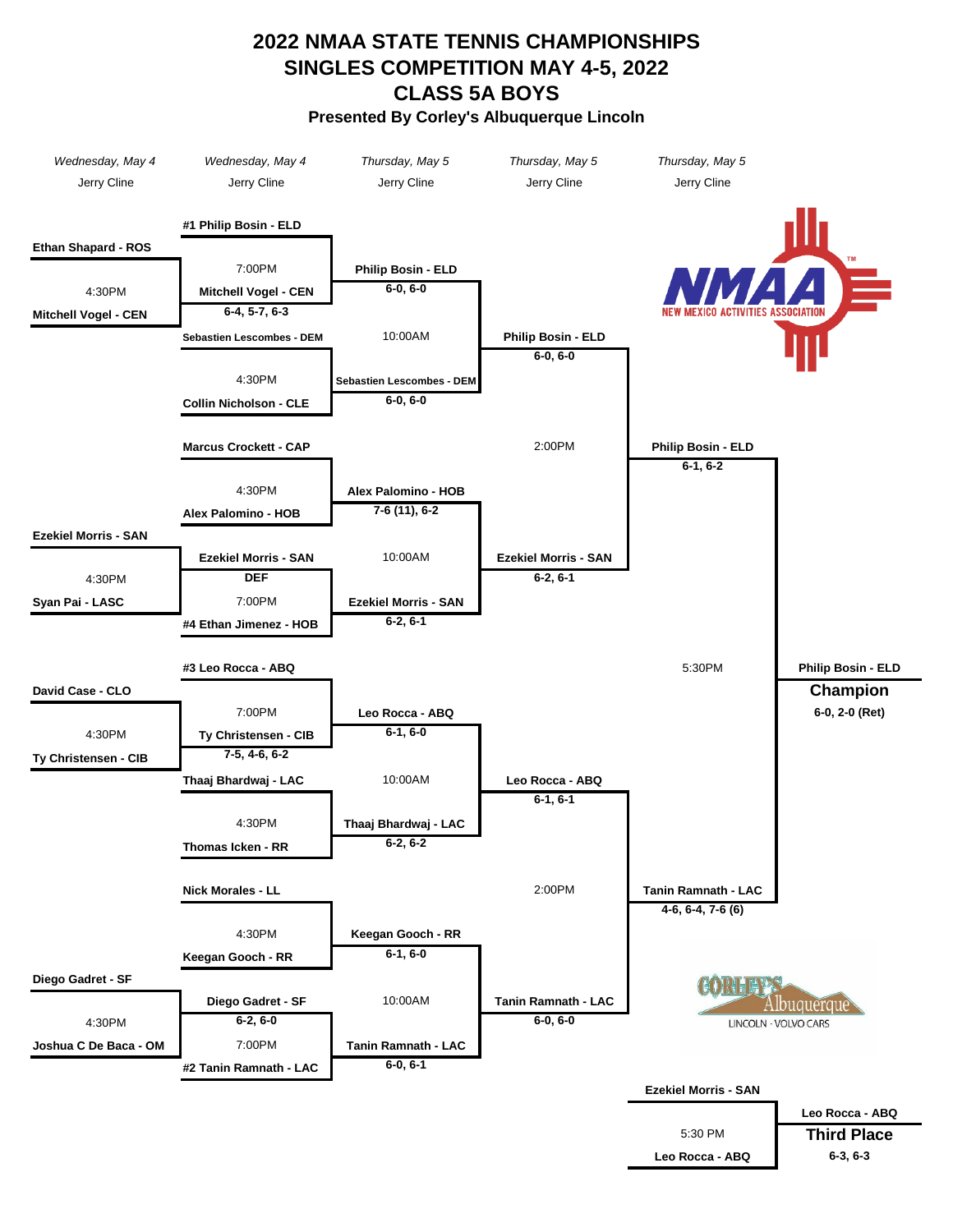## **2022 NMAA STATE TENNIS CHAMPIONSHIPS SINGLES COMPETITION MAY 4-5, 2022 CLASS 5A GIRLS Presented By Corley's Albuquerque Lincoln**

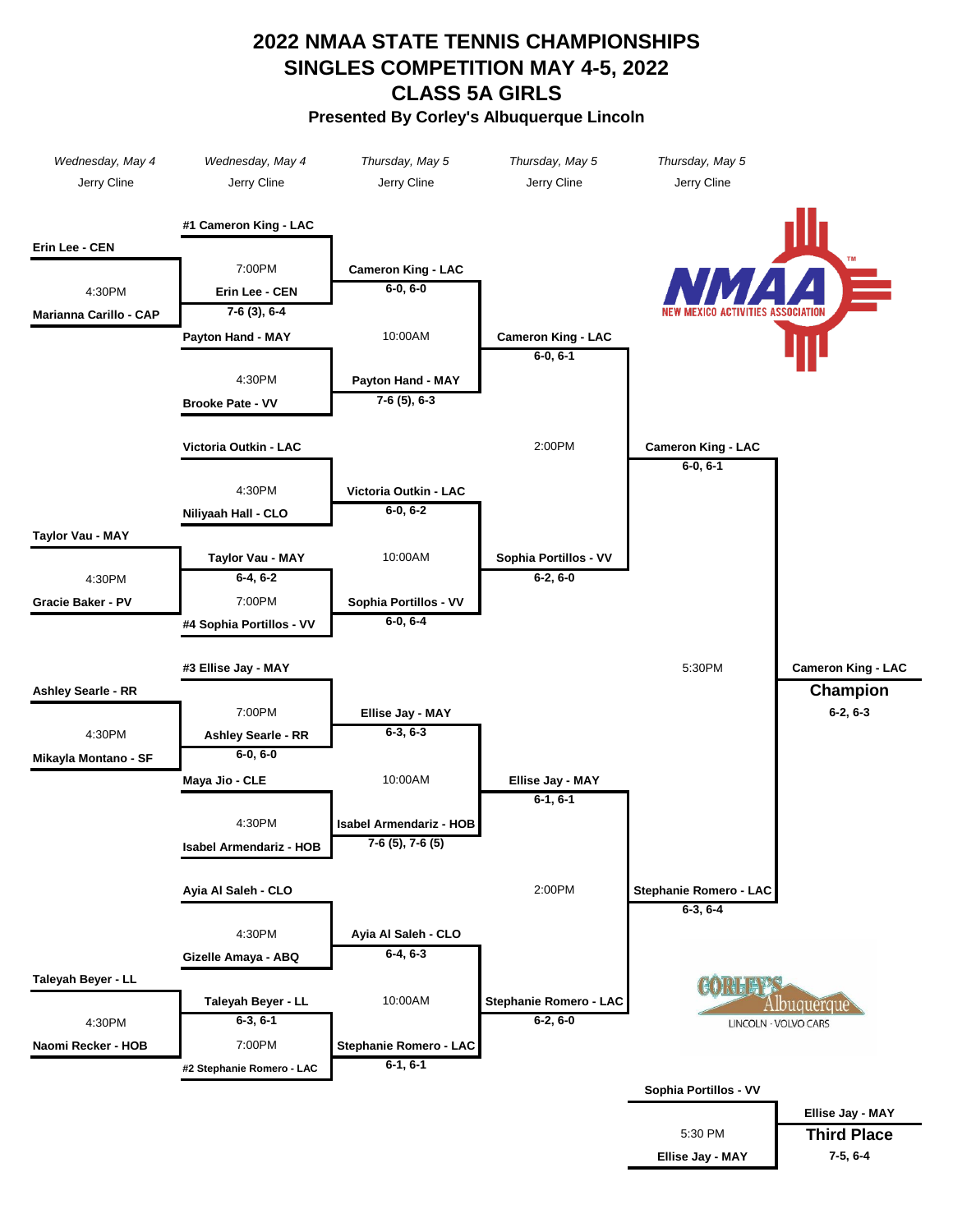## **Presented By Corley's Albuquerque Lincoln DOUBLES COMPETITION MAY 4-5, 2022 CLASS 5A BOYS 2022 NMAA STATE TENNIS CHAMPIONSHIPS**